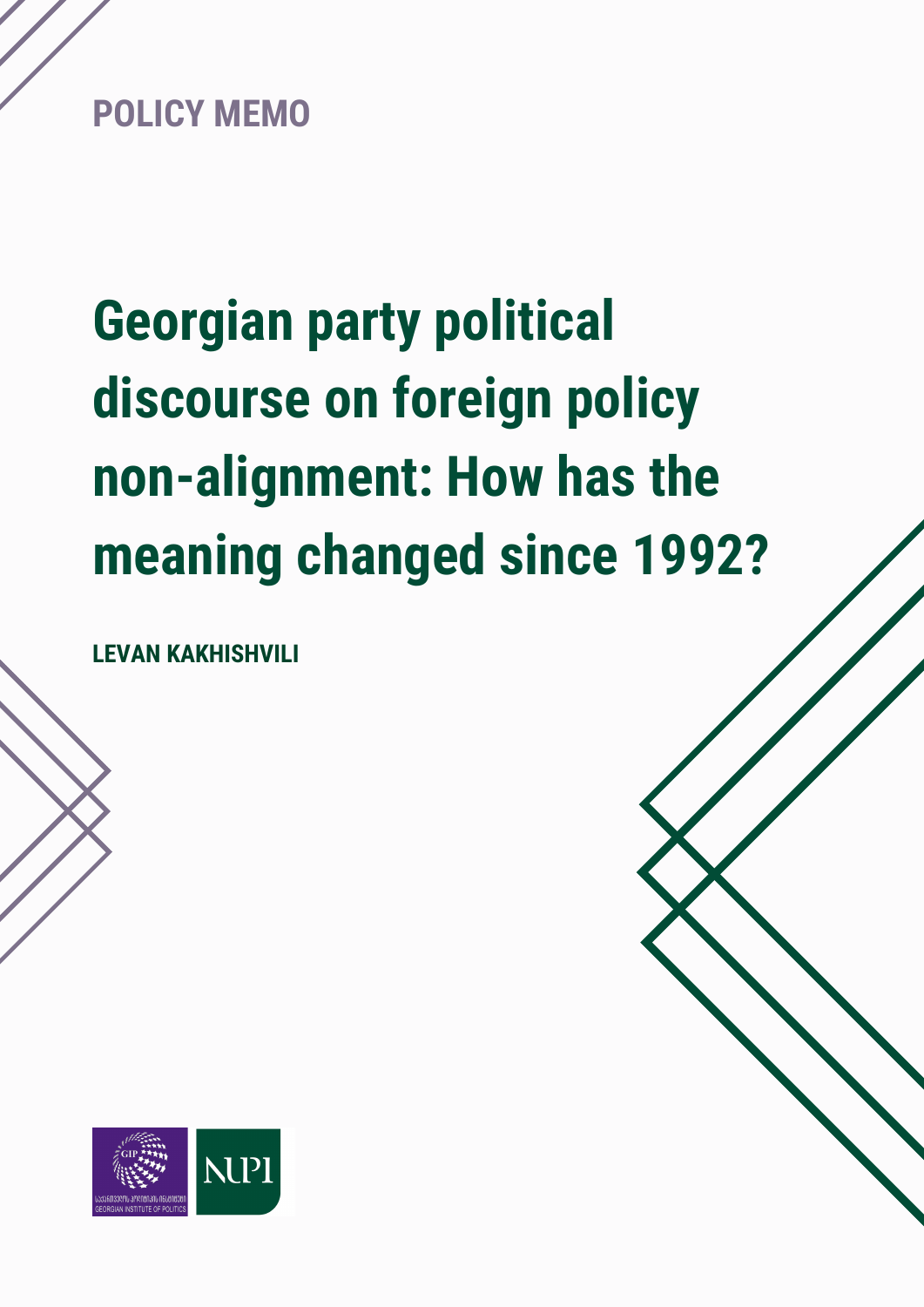## **GIP POLICY MEMO ISSUE #38 | OCTOBER 2020**



Georgian Institute of Politics (GIP) is a Tbilisi-based non-profit, non-partisan, research and analysis organization. GIP works to strengthen the organizational backbone of democratic institutions and promote good governance and development through policy research and advocacy in Georgia.

The policy memo is published within the project "Competency through Cooperation: Advancing knowledge on Georgia's strategic path - GEOPATH", with the financial support of the **Research Council of Norway**, grant number 287815.

The Georgian Institute of Politics and its donors do not determine, nor do they necessarily endorse or advocate for, any of this report's conclusions.

#### **HOW TO QUOTE THIS DOCUMENT:**

**Levan Kakhishvili,** *"Georgian party political discourse on foreign policy non-alignment: How has the meaning changed since 1992?",* Policy Memo No. 38, Georgian Institute of Politics, October 2020.

© Georgian Institute of Politics, 2020 13 Aleksandr Pushkin St, 0107 Tbilisi, Georgia Tel: +995 599 99 02 12 Email: info@gip.ge

For more information, please visit www.gip.ge



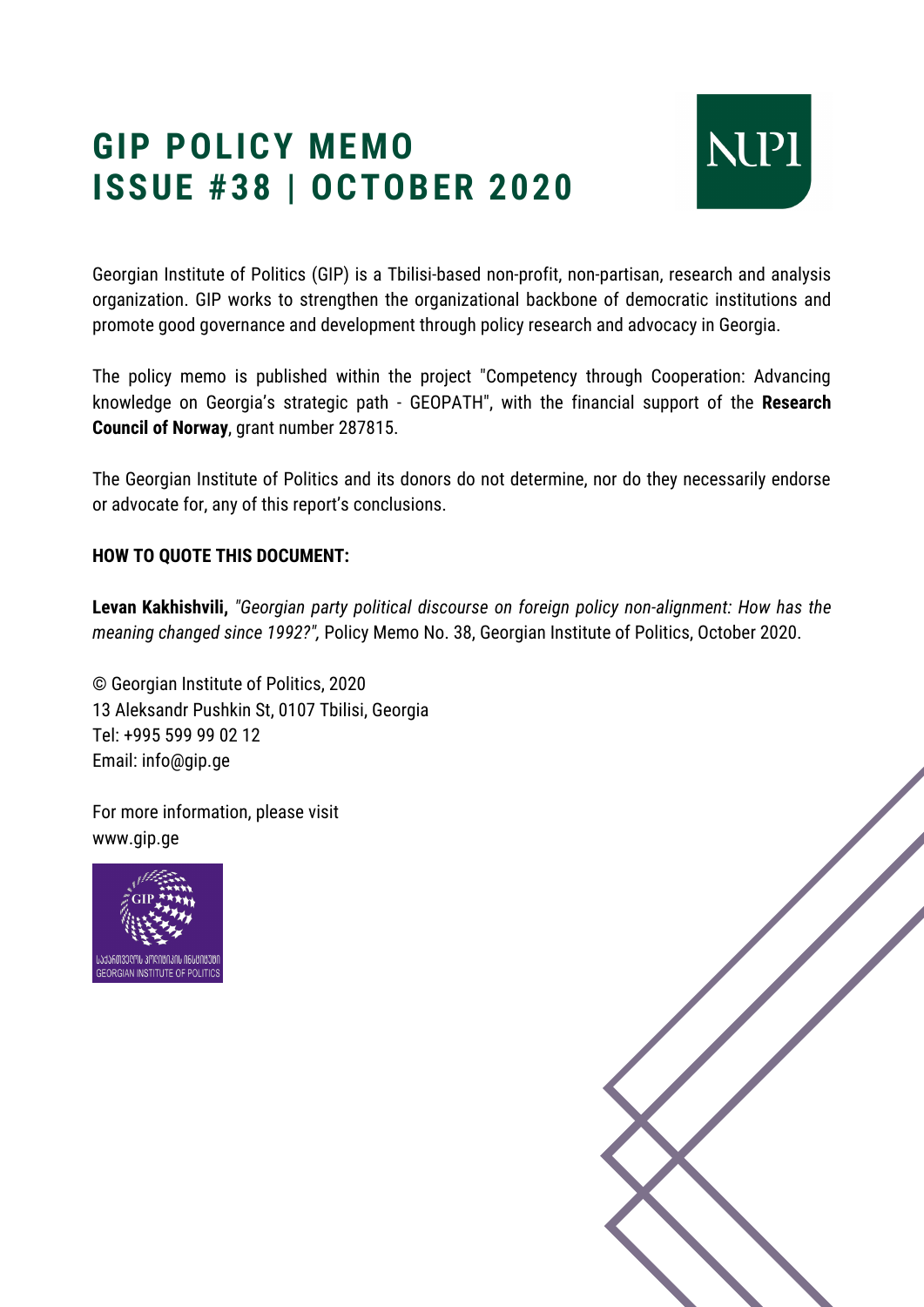### **Author: Levan Kakhishvili [1]**

#### **INTRODUCTION**

Issues related to foreign policy become salient on a regular basis in pre-election contexts in Georgia. Against the background of the upcoming parliamentary elections in October 2020, however, at least three parties have started to advocate for military neutrality or non-alignment as an optimal option for Georgian foreign policy. These parties include Alliance of Patriots of Georgia (APG) (see, Patriots.ge 2020), United Georgia (UG) (see, Liberali 2016), and Free Georgia (FG) (see, Freegeorgia,ge 2020). Out of these three APG is the most vocal about the issue of military neutrality and at the same time, is perhaps the most important party of the three. Although all of them are small parties, APG is the only one that managed to overcome the five percent threshold in the 2016 elections and received six seats in the parliament. It can be argued that it is unimportant what such small parties may say about Georgian foreign policy but on the other hand, they influence the political discourse as they go against the mainstream parties. This changing political discourse in its turn can be seen as a first step in modifying the country's foreign policy provided these parties become increasingly influential.

The goal of this memo is not to evaluate the feasibility of Georgia's military neutrality as a foreign policy option (on the viability of neutrality, see, Kakachia, Lebanidze and Dzebisashvili 2020). Rather, it aims to reveal how the idea of neutrality and the meaning behind this seemingly simple concept has changed in Georgian party political discourse over the last three decades. For this purpose, this memo analyzes manifestos of parliamentary parties between 1992 and 2016 (manifestos have been obtained from the Manifesto Project database, see, Volkens et al 2019). Manifestos have been coded and processed using content analysis, which makes it possible to calculate party positions in terms of whether a given political party leans towards alignment or non-alignment and to what extent. The analysis is based on 46 party manifestos spanning seven parliamentary elections illustrating the changing meaning of non-alignment in Georgia party political discourse.

[1] Levan Kakhishvili is a Doctoral Fellow at Bamberg Graduate School of Social Sciences (BAGSS) at the University of Bamberg, Germany and a Policy Analyst at Georgian Institute of Politics (GIP).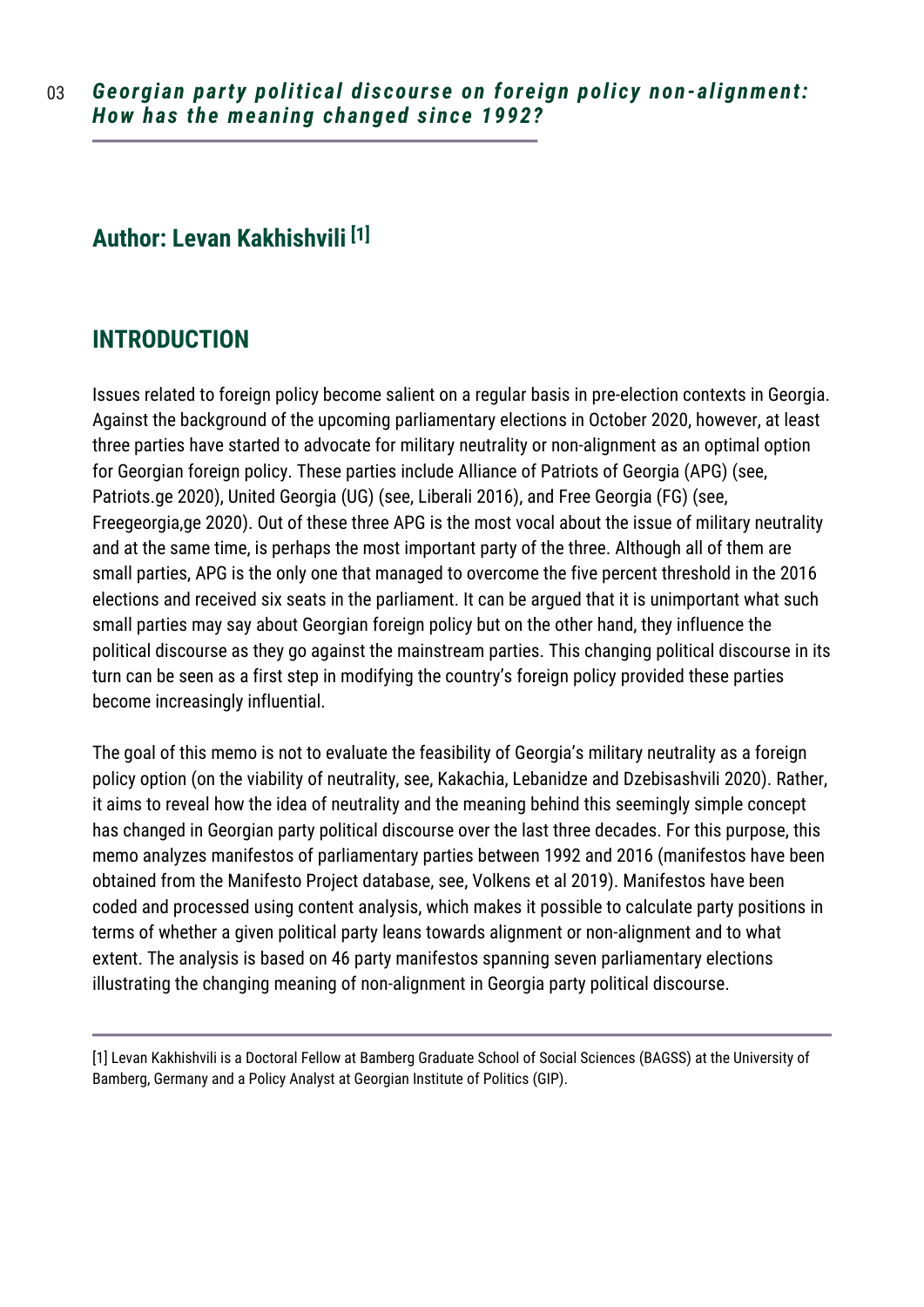### **WHERE DO GEORGIAN PARTIES STAND IN TERMS OF NON-ALIGNMENT IN FOREIGN POLICY?**

In order to estimate party positions in terms of where they position themselves regarding the issue of non-alignment or neutrality, it is necessary to construct a dimension of competition. This means that one pole of this dimension is an extreme position favoring alignment with one or more foreign power, while the other pole is an extreme position favoring neutrality or not aligning with any foreign power. Considering Georgia's geopolitical location, typically, there are two main concentrations of foreign powers, with which Georgia can align itself. First, is the West, which includes the USA, NATO and the EU, while the second one is Russia. Consequently, it is possible to count positive and negative references to these foreign powers in a given party manifesto. Additionally, some party manifestos put a direct emphasis on the need for Georgia to be a neutral country. Since the goal of the memo is not to identify with which power pole parties want to align, alignment as a position can be conceptualized as a sum of positive references to any of the Western powers or Russia and negative references to neutrality or non-alignment. Non-alignment, however, can be conceptualized in an opposite manner: a sum of negative references to Western powers or Russia as well as positive references to neutrality or non-alignment. To estimate party positions, the frequencies of these references have been counted and logged proportions have been calculated. Logged proportions help diminish the impact of the varied manifesto length on the estimating a position of a given party (see, Lowe et al 2011).

Consequently, party positions can be mapped on a dimension of alignment versus non-alignment across the seven parliamentary elections that have taken place in Georgia between 1992 and 2016 (see, Figure 1). From this mapping a clear pattern emerges. In the first three elections, there is a significant number of parties that favored non-alignment as a foreign policy option for Georgia. At the same time, these parties were not always very small. For example, in 1995 Citizens' Union of Georgia (CUG), which emerged victorious gaining about half of the parliamentary seats, advocated for non-alignment – a position that the party changed in the next election in 1999. In the three following elections (2003, 2008, and 2012), there was not a single political party that managed to gain seats in the parliament and favored non-alignment. However, in 2016 non-alignment as an issue returned to party competition again advocated by APG.

*Figure 1. Alignment and party size during 1992-2016.*



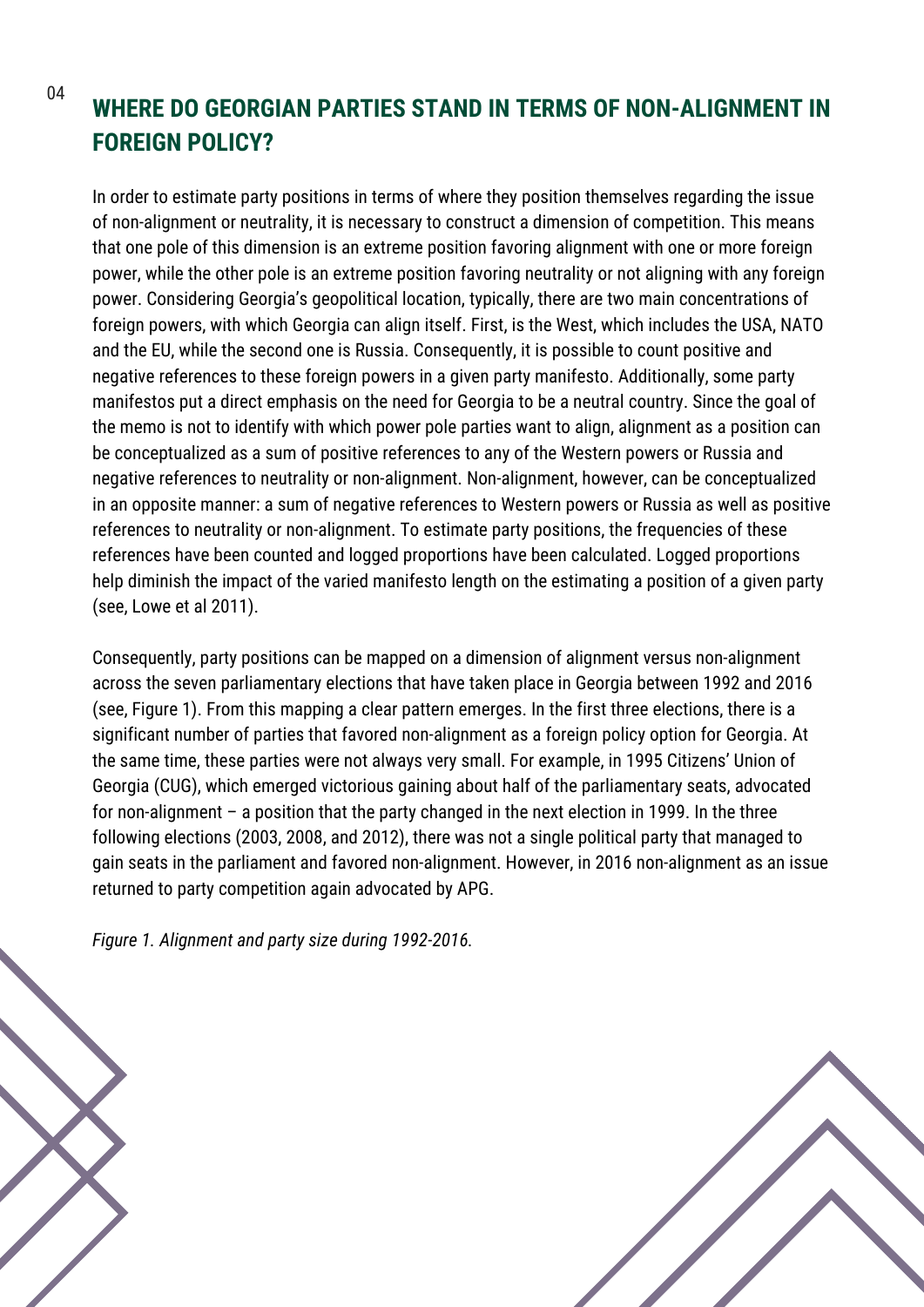

Note: Party abbreviations (largest parties of each elections):

- 1992: Peace Bloc (PB), 11th of October, Unity
- 1995 Citizens' Union of Georgia (CUG), National Democratic Party (NDP), Revival
- 1999 CUG, Revival, Industry Will Save Georgia (IWSG)
- 2003\* United National Movement (UNM), New Rights (NR)
- 2008 UNM, United Opposition (UO), Christian Democratic Movement (CDM)
- 2012 Georgian Dream (GD), UNM
- 2016 GD, UNM, Alliance of Patriots of Georgia (APG)

\* The parties in 2003 are those that gained seats in the 2004 elections following the Rose Revolution.

Although it is worth exploring why there is a gap of three electoral cycles between 1999 and 2016 in terms of Georgian parties favoring non-alignment, this memo does not go into details to explain the gap. Instead, it argues that the meaning of non-alignment has changed over this period.

## **HOW HAS THE MEANING OF "NON-ALIGNMENT" CHANGED IN GEORGIAN PARTY POLITICAL DISCOURSE?**

The Figure 1 shows that out of 30 party manifestos analyzed for the period of 1992-1999, roughly, half of them supported non-alignment. In 2016, however, only one of four parties did the same. Qualitative analysis of manifestos reveals that in the 1990s non-alignment was an anti-Russian and pro-Western stance for Georgian political parties, while in 2016 non-alignment seems to be an anti-Western and pro-Russian stance.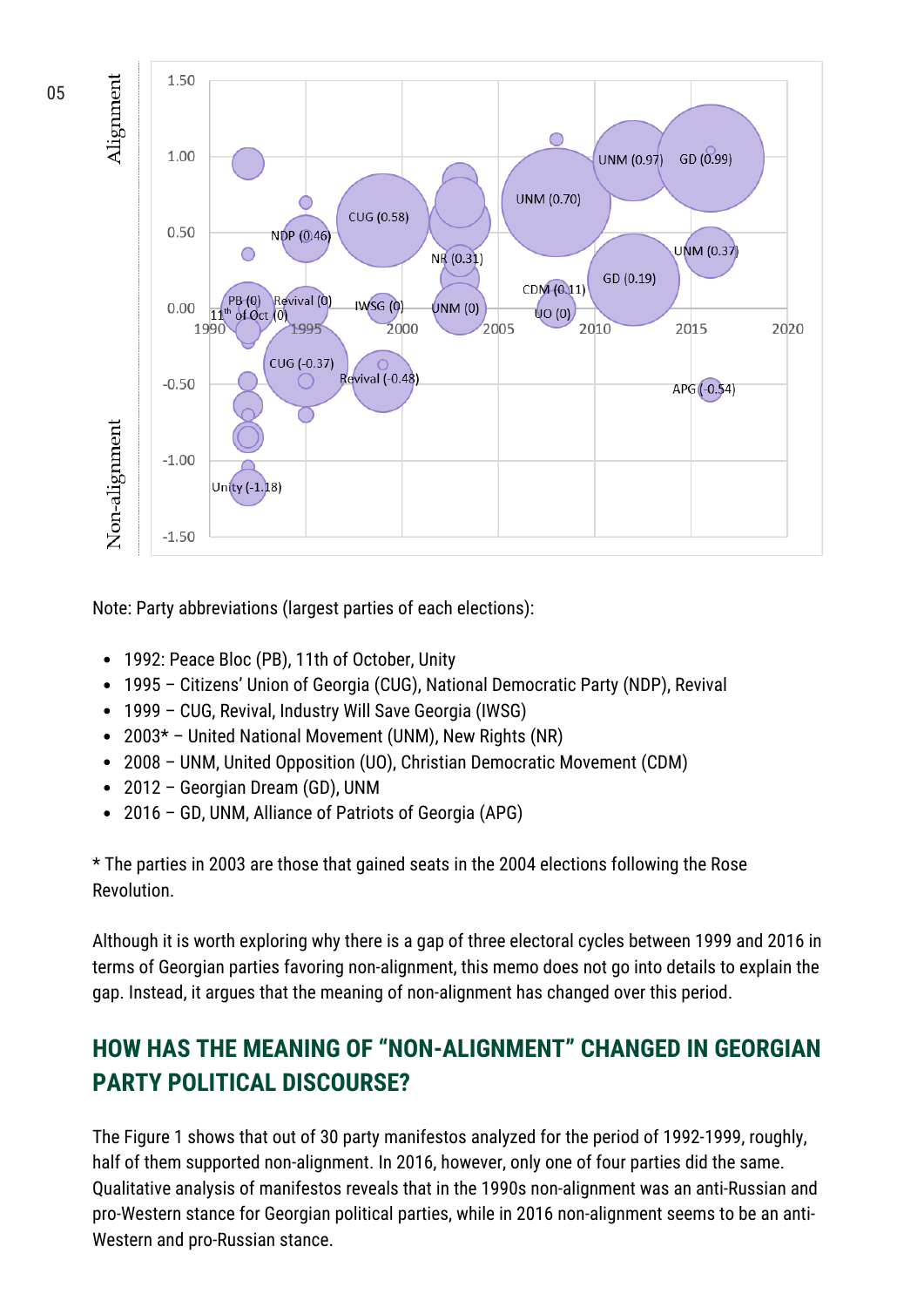#### 06 **Anti-Russian non-alignment**

Following the dissolution of the Soviet Union, Georgia had to find its place in the world and a new patron, for which the political elite started looking to the Western powers. However, the fall of communism was unexpected for the West and for some time, there was a confusion about how to proceed with the "end of history". A clear illustration of this confusion was the so-called "Chicken Kiev" speech of President Bush, which he made in 1991 arguing that the USA would not support "suicidal nationalism based upon ethnic hatred" – the independence movements "who seek … to replace a far-off tyranny with a local despotism" (Dahlburg 1991). Consequently, it can be argued that Georgia's willingness to find a new patron in the West was not met with a lot of enthusiasm. Considering that the political elite in early 1990s grew out of the nationalist pro-independent movement, it is clear that they would not necessarily want to advocate for Russia remaining as the patron of Georgia. However, with the West being reluctant, there was only one option left: neutrality. This situation led parties to focus on two main messages: the need to free Georgia of foreign military bases and personnel and the need to implement a cautious and balanced foreign policy.

Parties such as the Union of Traditionalists, Merab Kostava Society, Social Justice Union, etc. in 1992 all stressed that primary goal of Georgian foreign policy should have been ensuring the "liberation [of Georgia] from foreign military forces" and "turning its [Georgia's] territory into a neutral zone" by not joining any military bloc. Similarly, Labour Party in 1999 also stressed the importance of neutral foreign policy for restoration of the territorial integrity of Georgia. Considering that at the time Russia still maintained military bases even in the Tbilisi-administered territory, the call for freeing the country of foreign militaries is a clear attack against the presence of Russian soldiers in Georgia. Incidentally, this rhetoric ceased once Russian bases left Georgia in mid-2000s.

The second message about non-alignment is characteristic to the Citizens' Union of Georgia (CUG), which emphasized the need for a "well-reasoned and balanced foreign policy". This cautiousness, according to the CUG manifesto, is a necessity derived from the geostrategic location of Georgia, which is the only post-Soviet country sandwiched between Russia and Turkey – a NATO ally. This location, according to CUG, is what determines the interest of both Russia and the West in Georgia, which is why Georgia has to have a balanced policy. Considering the geopolitical context in the 1990s and slow shift in Georgia's foreign policy orientation towards the West under the CUG rule, the discourse on non-alignment among Georgian political parties should be viewed as an anti-Russian position.

#### **Anti-Western non-alignment**

In 2016, a small party, Alliance of Patriots of Georgia (APG) revived a discussion about Georgia's non-alignment in foreign policy. However, the reasoning behind advocating for non-alignment is different from what was in the 1990s. The starting point of APG's reasoning is that Georgia has been trying to become a NATO member for almost two decades and has not yet been successful, which for APG is an indicator that the West is not planning to integrate Georgia under the security umbrella. Even if Georgia becomes a member of NATO, APG argues, it would mean to give up hope of restoration of territorial integrity.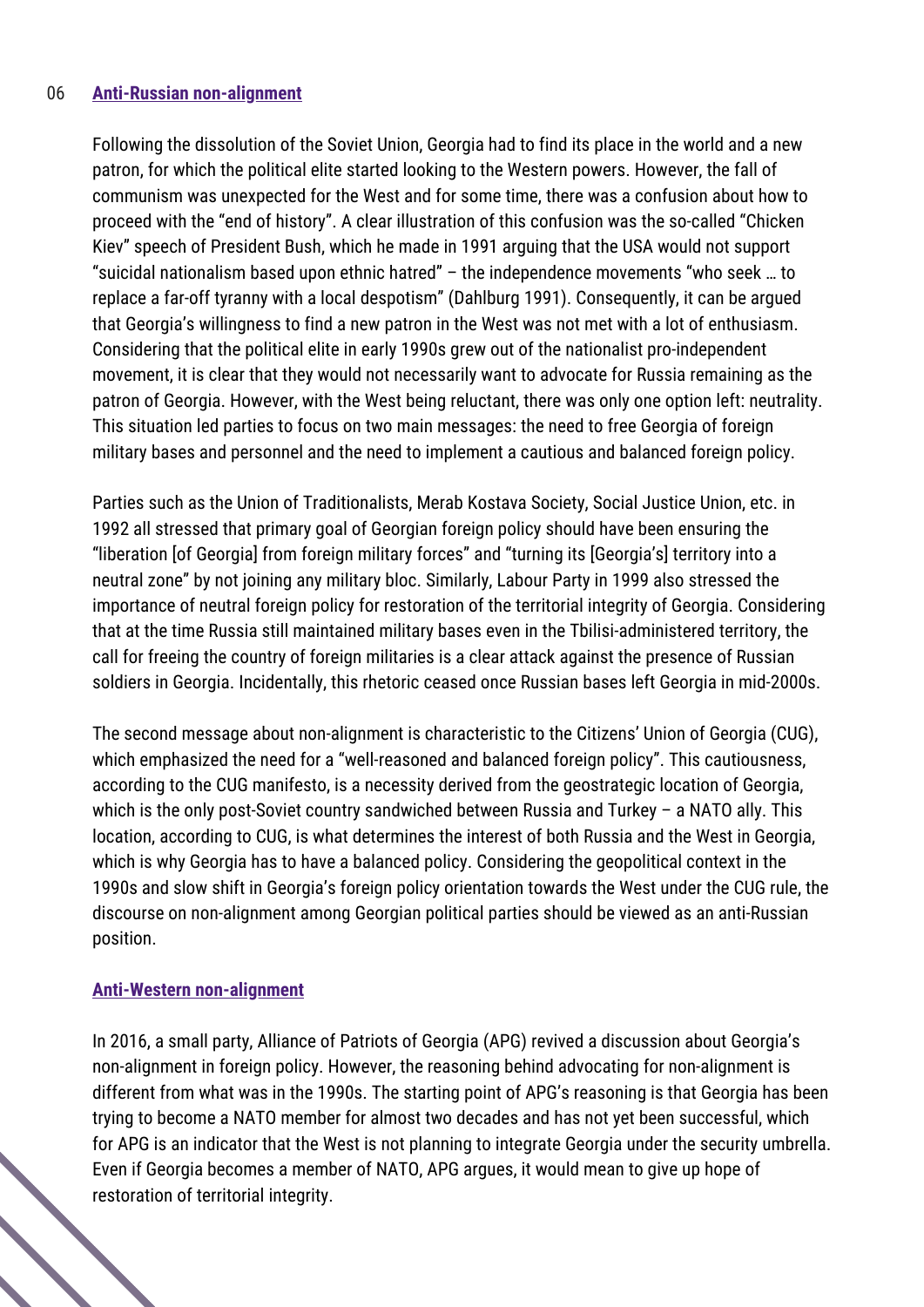The APG manifesto labels non-alignment as "inevitable" and argues it is "deadly" to even try to pursue a different course of action in foreign policy. Hoping that Georgia will become a NATO ally one day is what APG calls a lie and even if it does happen, it is likely to lead to the disintegration of the country. This leads to the idea that NATO membership and Georgia's territorial integrity are mutually exclusive ideas and trying to be a part of NATO is likely to lead to another Russo-Georgian war, as a result of which Georgia could lose all hope of restoring its territorial integrity. 07

APG continues to run on this platform in the upcoming 2020 elections too. It is likely that they will gain some seats in the parliament and they may be joined by one or more parties who share their narrative on non-alignment. These other parties may include United Georgia (UG) and Free Georgia (FG). Both of these parties have claimed that Georgia should not be a member of a military bloc.

Considering that Georgia is not planning to join a Russian-led military bloc, the promise of nonalignment in this context should be viewed as an anti-NATO and most likely an anti-Western position. Therefore, the shift in the meaning of non-alignment between 1990s and 2010s becomes apparent. In the aftermath of the Soviet collapse Georgian parties willing to escape Russian influence found the solution, although somewhat shaky perhaps, in non-alignment. However, in today's Georgia, political parties try to use non-alignment as an intermediate step towards building closer ties with Russia.

## **CONCLUSION: IMPLICATIONS OF THE CHANGING MEANING OF NON-ALIGNMENT**

Foreign policy orientation in Georgia is considered a matter of societal consensus – pro-Western orientation is believed to have a high degree of public support and legitimacy. If, however, smaller parties manage to influence the political discourse in a way that delegitimizes the foreign policy choices Georgian governments have consistently been making since the late 1990s and early 2000s, it might become a possibility that the public opinion changes as well.

Public opinion is volatile and requires discursive reproduction so that it remains reinforced over time. However, the public is never entirely in consensus on any issue. There are segments of the society that want to improve Georgian-Russian relations or see close ties with the West as threatening for Georgian national identity or security. There are also parts of the public willing to have closer ties with both the West and Russia. Therefore, parties like APG can use these attitudes as foundations to build more influence through political discourse. With new actors challenging mainstream ideas about foreign policy and claiming that this is what the Georgian people actually want, public opinion comes under pressure. Considering that these parties may gain a parliamentary forum for the next legislative term, their narrative is set to remain visible in the political discourse.